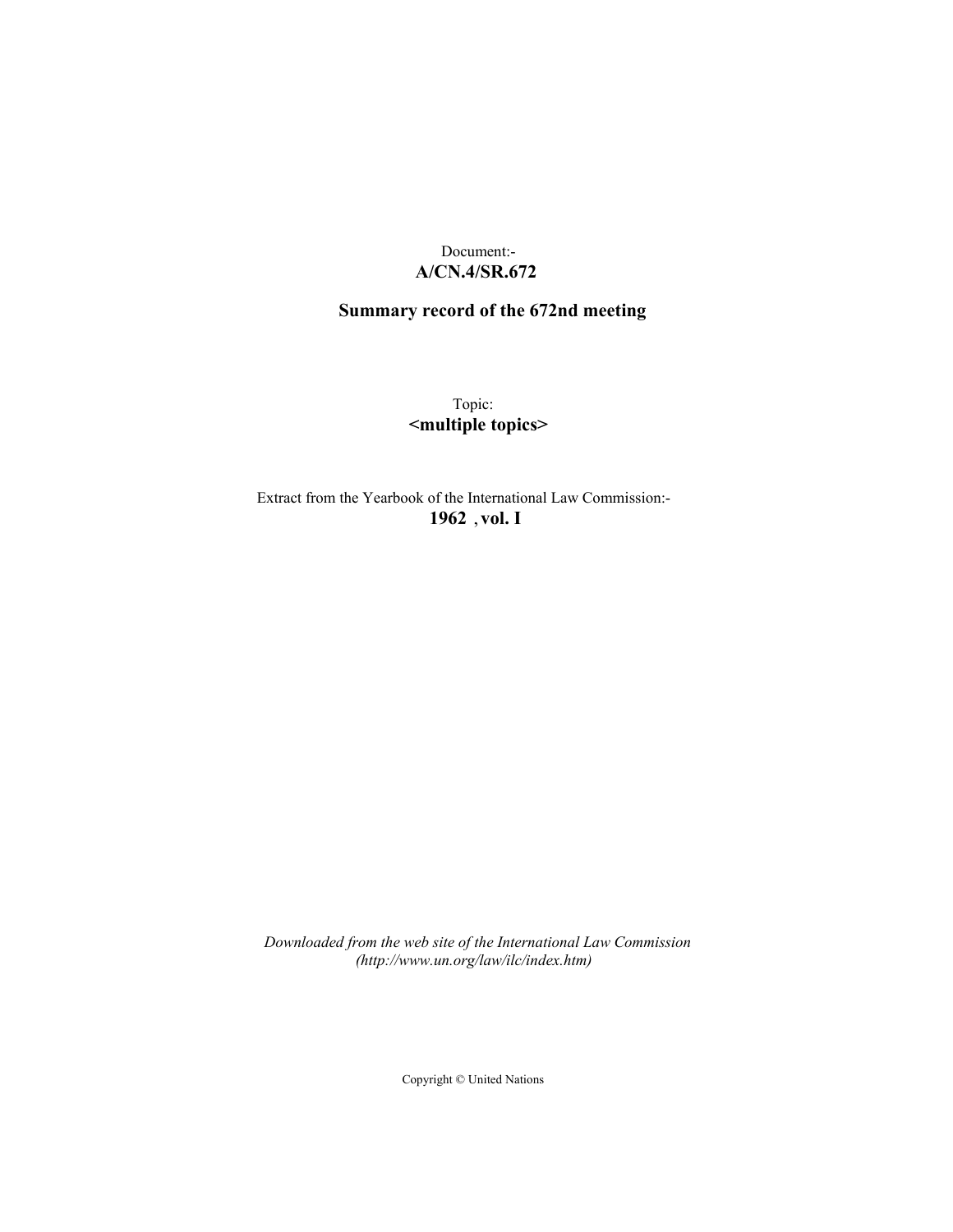American Juridical Committee; he asked whether it was not customary to refer in the Commission's reports to papers submitted by observers.

79. Mr. LTANG, Secretary to the Commission, said that the question, which was a constitutional one, had never arisen before. When he had acted as observer for the Commission to various inter-governmental bodies, his papers had been unofficial.

80. Mr. BRIGGS suggested that decision (2) in section II should read: "Its debates will be confined to the general aspects of state responsibility".

81. Mr. AGO said he could accept that wording.

82. Mr. TUNKIN said he had some doubts concerning that formulation. The Commission had instructed the Sub-Committees to limit their proposals to the questions of scope and approach. It would consequently be inadvisable to give the impression that a substantive discussion would take place in the Sub-Committee.

83. Mr. AGO pointed out that the Sub-Committee had agreed that its approach to the subject should relate to the general aspects of state responsibility.

84. Mr. TUNKIN said he would not press his point.

85. Mr. LACHS, Rapporteur, observed that the Sub-Committee on State Resnonsibility was said to have met in "private session", while the Sub-Committee on the Succession of States and Governments was said to have held "two closed meetings". The same terminology should be used in both cases, and he suggested that the words " private meeting " could be used.

86. Mr. ROSENNE thought that reference should be made to the fact that the Secretariat had been requested to prepare a paper on certain aspects of the law of treaties as discussed in the General Assembly.

87. He also thoueht that, from a constitutional point of view, since certain working papers were mentioned in the Commission's report, they should be circulated to all members of the Commission, and not only to members of the Sub-Committees.

88. Mr. TUNKIN said that, in his view, the working papers should not be circulated to all members of the Commission since they contained informal suggestions only, and other members of the Sub-Committees who would prepare similar papers might be inhibited by the thought that their papers would be circulated to all members.

89. He drew attention to the fact that, according to sections II and III as drafted, the papers on the succession of states and governments were to be submitted by 31 October 1962, while the time-limit for papers on state responsibility was 1 December 1962. He suggested that the date should be 1 December 1962 in both cases.

90. The CHAIRMAN said that the suggestions made by members would be taken into account in the final text of the report.

*Chapter IV as thus amended was adopted.*

The meeting rose at 5.45 p.m.

# **672nd MEETING**

*Friday, 29 June 1962, at 9.30 a.m.*

*Chairman:* Mr. Radhabinod PAL

**Law of treaties (A/CN.4/144 and Add.l)** (item 1 of the agenda) *{resumed from the 670th meeting and concluded)*

1. The CHAIRMAN invited the Commission to conclude its discussion of item 1 of the agenda, the law of treaties. No decision had yet been taken on article 7 *ter.*

ARTICLE 7 *ter.* — THE PROCEDURE FOR PARTICIPATING IN A TREATY *(resumed from the 660th meeting)*

2. Sir Humphrey WALDOCK, Special Rapporteur, suggested that, in the light of the structure which the Commission had decided to give to article 7 and 7 *bis,* article 7 *ter* might now be omitted.

*It was so agreed.*

ARTICLE 18 *bis.* — THE EFFECT OF RESERVATIONS

3. Mr. BRIGGS asked that in the report a footnote on the following lines should be inserted in connexion with article 18 *bis:*

"For the reasons given in the summary records of the 637th, 651st, 652nd, 656th and 667th meetings, Mr. Briggs could not accept the provisions of article *IS bis."*

*It was so agreed.*

ARTICLE 20. - ENTRY INTO FORCE OF TREATIES

4. Sir Humphrey WALDOCK, Special Rapporteur, said that although article 20 had been adopted at the 668th meeting, the words " if the instruments have been exchanged or deposited by that date" should still be added at the end of paragraph  $2(a)$ . A passage explaining that phrase had actually been included in the commentary to the article.

*It was so agreed.*

5. Sir Humphrey WALDOCK, Special Rapporteur, asked the Commission's authority to make any minor editorial changes that might be necessary as regards the titles of the chapters and, particularly, the place of article 19 *bis* (The rights and obligations of states prior to the entry into force of the treaty) which he thought should be inserted before the articles concerning reservations.

*It was so agreed.*

**Draft report of the Commission on the work of its fourteenth** session *(resumed from the previous meeting)*

CHAPTER II. — LAW OF TREATIES (A/CN.4/L.101/ Add. 1) *(resumed from the 670th meeting)*

6. The CHAIRMAN invited the Commission to resume ts consideration of the commentaries to the draft articles.

COMMENTARIES TO ARTICLES 7. — PARTICIPATION IN A TREATY, and *Ibis.* — THE OPENING OF A TREATY TO THE PARTICIPATION OF ADDITIONAL STATES

*Paragraph (1)*

*Paragraph (1) was adopted without comment.*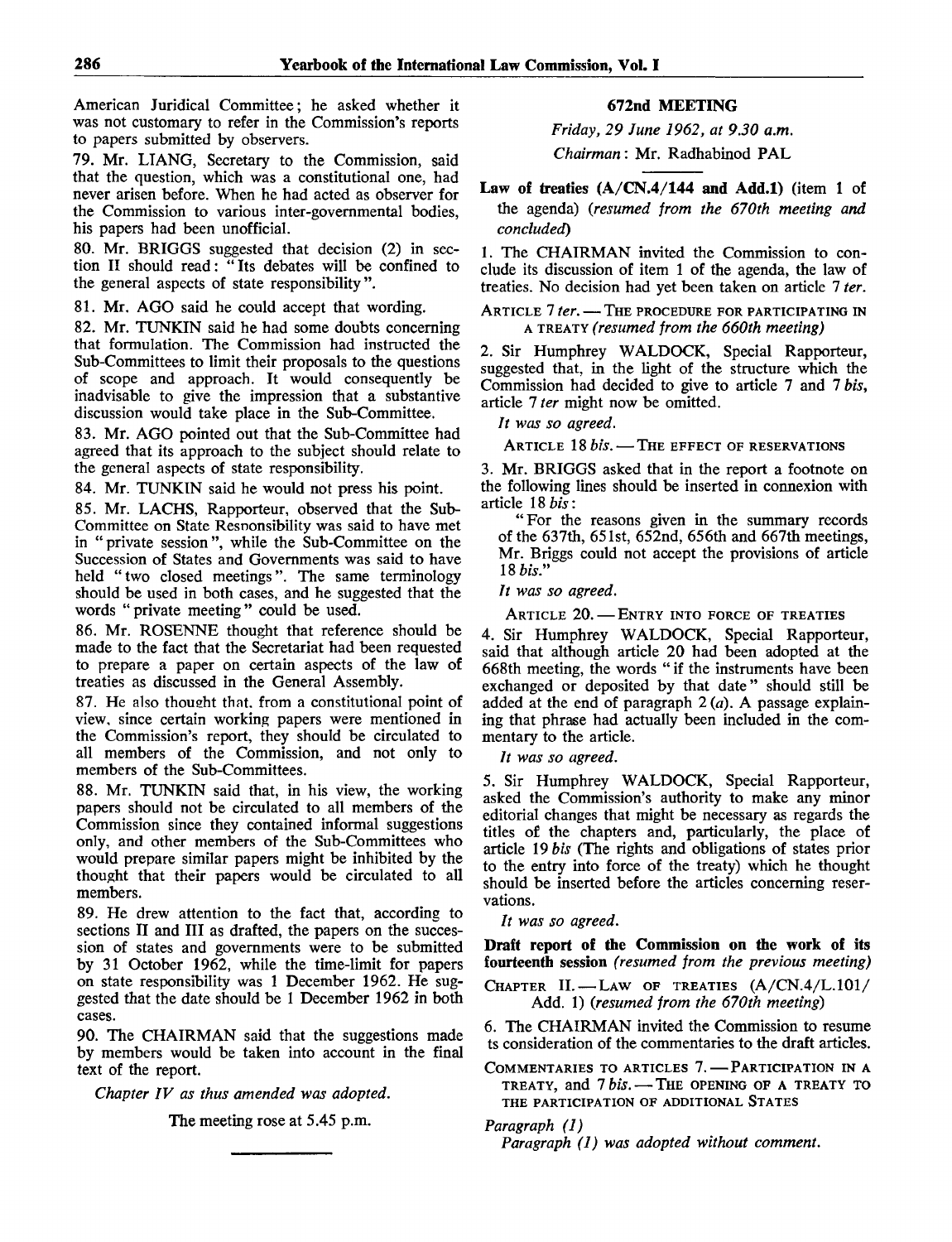#### *Paragraph (2)*

7. Mr. TUNKIN proposed that, in the first sentence, the words "having regard to the emergence of many new states " should be deleted. The problem of participation in general multilateral treaties was of importance in connexion with other matters as well.

8. He ajso proposed that, in the third sentence, the concluding words, "independently of the will of the states which actually drew up the treaty", should be deleted.

## *It was so agreed.*

*Paragraph (2) as thus amended was adopted.*

#### *Paragraph (3)*

9. Mr. TUNKIN proposed that the opening words, " The Commission did not feel justified ...", should be replaced by the words " The majority of the Commission did not feel justified".

10. Mr. YASSEEN said that, if the commentary was to mention a majority view, it should also mention a minority view that the principle that general multilateral treaties should be open was a *jus cogens* rule of international law.

11. Sir Humphrey WALDOCK, Special Rapporteur, suggested that the opening words of paragraph (3) should read "Other members of the Commission did not feel...". The opinion of those members would then be contrasted with that of the members referred to in the third and subsequent sentences of paragraph (2).

*Paragraph (3) as thus amended was adopted.*

*Paragraph (4)*

12. Mr. CASTRÉN suggested that, in the third sentence, the words "and, in effect, only excludes controversial cases" should be omitted.

13. Sir Humphrey WALDOCK, Special Rapporteur, explained that the sentence in question reflected the views of Mr. Gros and certain other members of the Commission and should therefore be retained in a form satisfactory to them. At the beginning of the sentence, however, the words "they considered" should be inserted, so that it would then read "This form, they considered...".

*Paragraph (4) as thus amended was adopted.*

*Paragraph (5)*

*Paragraph (5) was adopted without comment.*

#### *Paragraph (6)*

14. Mr. GROS observed that the expression "the Commission" was used in connexion with views which were held by only a majority of its members; however, in a conciliatory spirit, he would not press for any amendment.

*Paragraph (6) was adopted.*

#### *Paragraphs (7), (8) and (9)*

*Paragraphs (7), (8) and (9) were adopted without comment.*

#### *Paragraph (10)*

15. Mr. CASTRÉN proposed that, in the penultimate sentence, the words "indeed it is believed" should be amended to read: " indeed, it is known ".

16. Sir Humphrey WALDOCK, Special Rapporteur, said that at the end of the paragraph he had inadvertently omitted any reference to non-members of the United Nations, though he had mentioned them in his original report. He asked if he could be permitted to include a phrase to the effect that it would be possible to find some means of associating any non-members with such a resolution.

#### *It was so agreed.*

*Paragraph (10) as thus amended was adopted.*

COMMENTARY TO ARTICLES 17, FORMULATION OF RESER-VATIONS, 18, ACCEPTANCE OF AND OBJECTION TO RE-SERVATIONS, and 18 *bis,* THE EFFECT OF RESERVATIONS

#### *Paragraph (1)*

17. Mr. LACHS proposed that the fourth sentence, which read " Accordingly, it has not been thought necessary to frame rules concerning reservations to bilateral treaties", should be deleted. The theoretical question whether the notion of reservations applied to bilateral treaties was a controversial one.

# *It was so agreed.*

18. Mr. ROSENNE proposed that, in the last sentence, the words " the other " before the word " objects " should be amended to "another".

*It was so agreed.*

*Paragraph (1) as thus amended was adopted.*

#### *Paragraph (2)*

19. Mr. ROSENNE suggested that the full title, the Convention on the Prevention and Punishment of the Crime of Genocide, should be given both in paragraph (2) and throughout the report.

20. Sir Humphrey WALDOCK, Special Rapporteur, pointed out that the full title was rather cumbersome; in any case it was given in the footnote. Perhaps Mr. Rosenne would be satisfied if, in the passage under discussion, and elsewhere in the report where appropriate, the full title were given when the Genocide Convention was mentioned for the first time and the shorter title " Genocide Convention" used thereafter.

#### *It was so agreed.*

*Paragraph (2) as thus amended was adopted.*

# *Paragraph (3)*

21. Mr. TUNKIN said that the "traditional" doctrine referred to in paragraph (3) had never been generally accepted; in fact, even the states which had advocated it in the past had departed from it in practice. An example was the very substantial reservations by the United Kingdom to the Briand-Kellogg Pact of 1928,<sup>1</sup> reservations to which the Soviet Union had objected without result.

22. He suggested that the expression "traditional doctrine" should be replaced by the words "League of Nations practice".

23. Mr. GROS suggested, in order to meet at least partly Mr. Tunkin's point, that the word "traditional"

i *British White Papers, Cmd. 3109,* p. 25 and *Cmd. 3153,* p. 10. See also 653rd meeting, para. 21.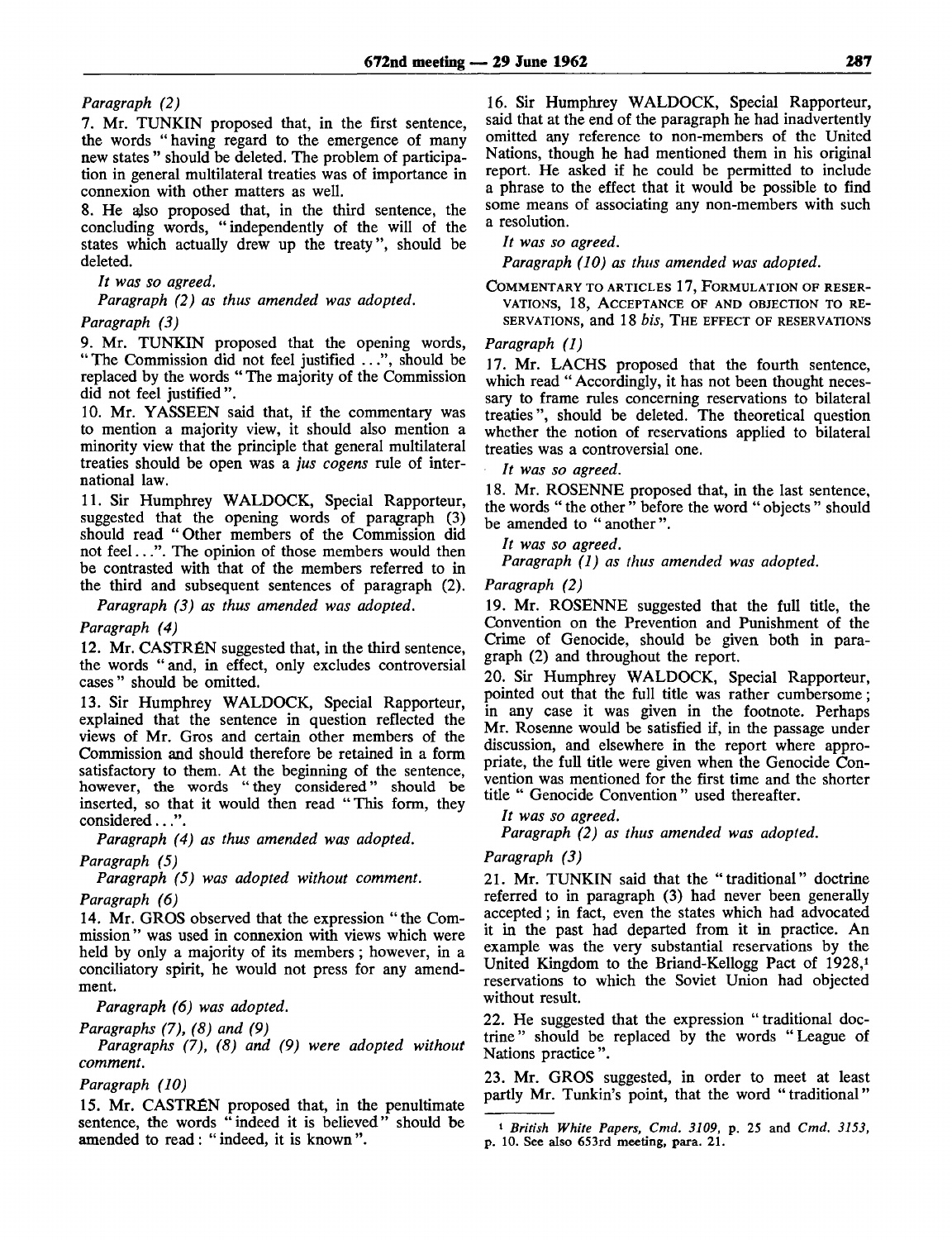in the first line should be deleted and that in the fourth line, the passage incorporating the term "traditional" should be placed within quotation marks, to show that the term was taken from the Court's advisory opinion.

*It was so agreed.*

24. Mr. ROSENNE said that the quotation from the Court's reply to the questions put to it by the General Assembly should be preceded by the full text of the introductory phrase used by the Court in the operative clause of the advisory opinion, to the effect that its opinion had been given in relation to the Convention on the Prevention and Punishment of the Crime of Genocide. That would also correspond accurately with the question put to the Court.

25. Sir Humphrey WALDOCK, Special Rapporteur, said that Mr. Rosenne's point was already met by the sentence immediately following the quotations: " In giving these replies to the General Assembly's questions the Court emphasized that they were strictly limited to the Genocide Convention ".

26. Mr. BRIGGS pointed out that the Court had relied heavily on the distinction between a treaty in which there was a web of mutual rights and obligations, and a treaty like the Genocide Convention in which all states parties joined for a common purpose; in the case of the latter type of treaty, reservations did not affect that common purpose. Perhaps that idea could be mentioned in the commentary.

27. Sir Humphrey WALDOCK, Special Rapporteur, said that the idea was already expressed in paragraph  $(4)(c)$ . He would, however, re-examine the Court's opinion in order to bring the summary closer to the original text, if necessary.

*Paragraph (3) as thus amended was adopted.*

# *Paragraph (4)*

28. Mr. TUNKIN observed that paragraph (4) was intended to interpret the Court's opinion in relation to the decision taken by the Commission; it could, however, give rise to controversy.

29. For example, the statement in sub-paragraph *(b),* according to which the traditional concept that no reservation was valid unless it had been accepted by all the contracting parties was "of undisputed value", might give the impression that the unanimity rule concerning the admissibility of reservations to a treaty was still in force as a rule of modern international law, or at least that it had been in force at the time of the Court's opinion; it might also give the impression that the Commission intended to set out exceptions to the unanimity rule. In fact, the unanimity rule had never existed as a rule of international law; it had merely constituted a practice of the League of Nations.

30. Sub-paragraph *(d)* conflicted with the decisions adopted by the Commission in regard to article 18 *bis* and should be deleted.

31. He did not think it advisable to offer, in that fashion, a particular interpretation of the Court's opinion, of which other interpretations were possible,

and urged that at least the more controversial parts of the paragraph should be dropped.

32. Sir Humphrey WALDOCK, Special Rapporteur, pointed out that the statement by the Court summarized in sub-paragraph *(b)* was qualified by the statement summarized in sub-paragraph (e), to the effect that the principle of the integrity of the convention "does not appear to have been transformed into a rule of law".

33. He thought that the paragraph should be retained intact, so as not to give the impression that the Commission was ignoring the Court's advisory opinion.

34. Mr. CADIEUX advocated the retention of paragraph (4), which was a fair summary of the advisory opinion of the International Court of Justice.

35. Mr. BRIGGS also supported the retention of the paragraph; the interpretation given by the special rapporteur was an accurate and balanced presentation of the Court's opinion.

36. Mr. GROS said that it would be difficult to deny, in the case of an advisory opinion which had been so widely commented upon, that the summary in paragraph (4) was fair and accurate.

37. At the end of each of the five sub-paragraphs *(a)* to *(e),* the reference should be given in brackets to the appropriate page of the Reports of the International Court of Justice; that would show that the special rapporteur had given a fair interpretation of the Court's opinion. It could, of course, be added that certain writers did not agree with the Court's ruling, but any reference to that fact would cause some surprise, particularly in the International Court of Justice. In any case, it was not necessary to include any such reference, since the Commission itself went much further than the Court by advocating greater flexibility in the rules governing reservations.

38. Mr. de LUNA suggested that, since sub-paragraph *(e)* qualified the statement contained in subparagraph  $(\dot{b})$ , it might be appropriate to place it after that sub-paragraph.

39. Mr. TUNKIN said that, if the majority of the Commission were prepared to accept paragraph (4), he would not press for its amendment, provided his views were noted in the summary record of the meeting.

*Paragraph (4) was adopted.*

*Paragraph (5)*

40. Sir Humphrey WALDOCK, Special Rapporteur, suggested the deletion from the penultimate sentence of the word "traditional" before "doctrine".

*Paragraph (5) as thus amended was adopted.*

*Paragraph (6)*

41. Mr. ROSENNE suggested that at the end of the second sentence the word "could" should be replaced by " should ".

42. He further suggested that, in the first sentence of the second part of the paragraph, the words "still applies" should be replaced by "still applied".

// *was so agreed.*

*Paragraph (6) as thus amended was adopted.*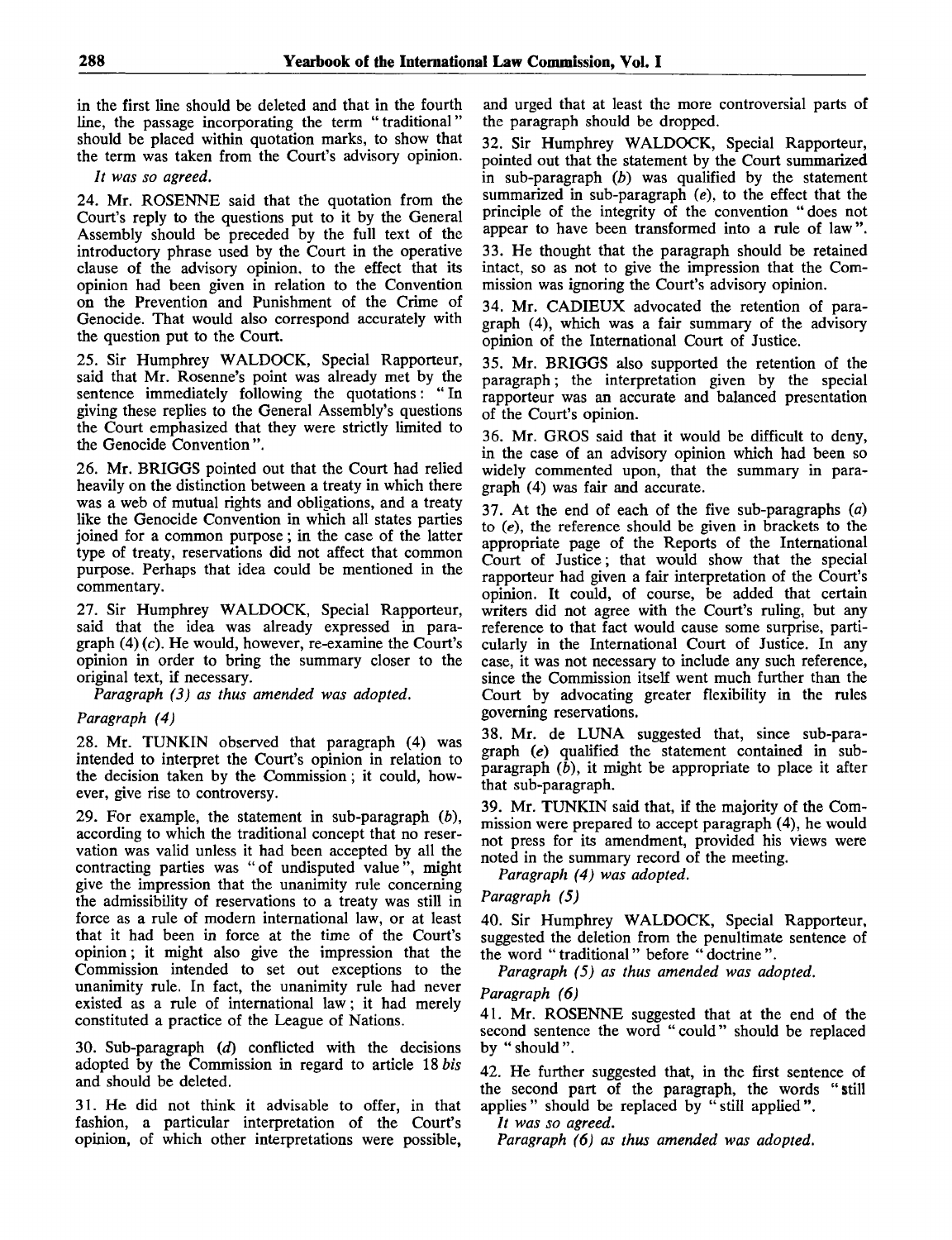# *Paragraph (7)*

43. Mr. YASSEEN suggested that, in the third sentence, the word " more ", before the words " flexible system ", should be omitted.

*It was so agreed.*

44. Mr. de LUNA said he doubted whether it was true to say, as was done in the last sentence, that opinion being divided in the United Nations, "no general conclusion could be arrived at concerning the legal principles applicable to reservations" ; the majority of member states had expressed themselves against the principle of the integrity of treaties. He proposed that the passage beginning "no general conclusion" should be deleted.

*It was so agreed.*

45. Sir Humphrey WALDOCK, Special Rapporteur, said that while he did not object to the proposed deletion, he must point out that no resolution had been adopted by the Assembly on the legal principles involved, so that it was difficult to say what majority there was against the principle of the integrity of treaties. Some groups of states held intermediate positions.

*Paragraph (7) as thus amended was adopted.*

# *Paragraph (8)*

46. Mr. TUNKIN said the expression "it seems likely that" in the last sentence, weakened the reference to the United Nations practice of considering a reserving state to be a party to the convention. The statement was already limited by the words "in practice".

47. Sir Humphrey WALDOCK, Special Rapporteur, suggested that the words "it seems likely that under the present system" should be deleted.

*It was so agreed.*

*Paragraph (8) as thus amended was adopted.*

# *Paragraph (9)*

48. Mr. LACHS said the main issue with regard to the reservation to the constituent instrument of the Inter-Governmental Maritime Consultative Organization had been not its conformity with the old rule, but its retroactive application, which had shown that the artificial line of demarcation previously adopted by the General Assembly was impracticable.

49. Sir Humphrey WALDOCK, Special Rapporteur, pointed out that, in fact, the General Assembly had reaffirmed its previous directive to the Secretary-General concerning his depositary functions.

50. Mr. LACHS said he would not press his point.

*Paragraph (9) was adopted.*

# *Paragraph (10)*

51. Mr. ROSENNE suggested that the words "and of objections to those reservations" should be added at the end of the third sentence so as to reflect the Commission's debate on that point.

52. He also suggested that the last part of the fourth sentence should read "... and especially where there is no tribunal or other organ invested with standing competence to interpret the treaty ".

*It was so agreed.*

*Paragraph (10) as thus amended was adopted.*

#### *Paragraph (11)*

53. Mr. CADIEUX asked that the drafting of the third sentence, which was hardly intelligible, should be improved.

54. Mr. de LUNA said that in his opinion the reference in the second sentence to a reservation incompatible with the objects of a treaty was a reference to a subjective judgment.

55. Sir Humphrey WALDOCK, Special Rapporteur, said he would try to improve the drafting of the third sentence.

56. In reply to Mr. de Luna, he said that the second sentence did not represent the Commission's views, but referred to a hypothesis on which the argument of a minority had been based.

*Paragraph (11) was adopted.*

*Paragraph (12)*

57. Mr. CASTRÉN suggested that, in the first sentence, the adjective "general", qualifying "multilateral treaties ", should be deleted, since the Commission had finally decided that its draft would deal with all multilateral treaties.

58. Sir Humphrey WALDOCK, Special Rapporteur, said he preferred that the adjective should be retained, since it helped to show how the Commission had reached its conclusion on the system it had adopted. The term general multilateral treaties had been used until quite a late stage in the debates, so that the reference in paragraph (12) was necessary for a faithful record of the discussions.

59. Mr. CASTRÉN said he agreed with the special rapporteur. He suggested, however, that the inverted commas round the word "integrity" in the penultimate sentence should be deleted.

*It was so agreed.*

60. Mr. TUNKIN suggested that the eighth sentence, which quoted what the Commission had said in 1951, should be deleted, as it was out of place in the paragraph.

61. Sir Humphrey WALDOCK, Special Rapporteur, said that the inclusion of the sentence was really a matter of presentation. The argument against the flexible system of reservations had been used by a number of publicists, including Sir Gerald Fitzmaurice; it would be seen, however, that that argument was subsequently refuted in the commentary.

62. Mr. CADIEUX said he could see arguments for both the deletion and the retention of the sentence and had no strong feelings on the matter, which was, as the special rapporteur had said, really one of presentation. 63. Mr. AMADO said that the sentence should be retained, since it formed part of the special rapporteur's argument in favour of reservations as a means of promoting a greater measure of universality in the application of the treaty. The danger lay in cases where a group of states might break the unity of a treaty by their reservations.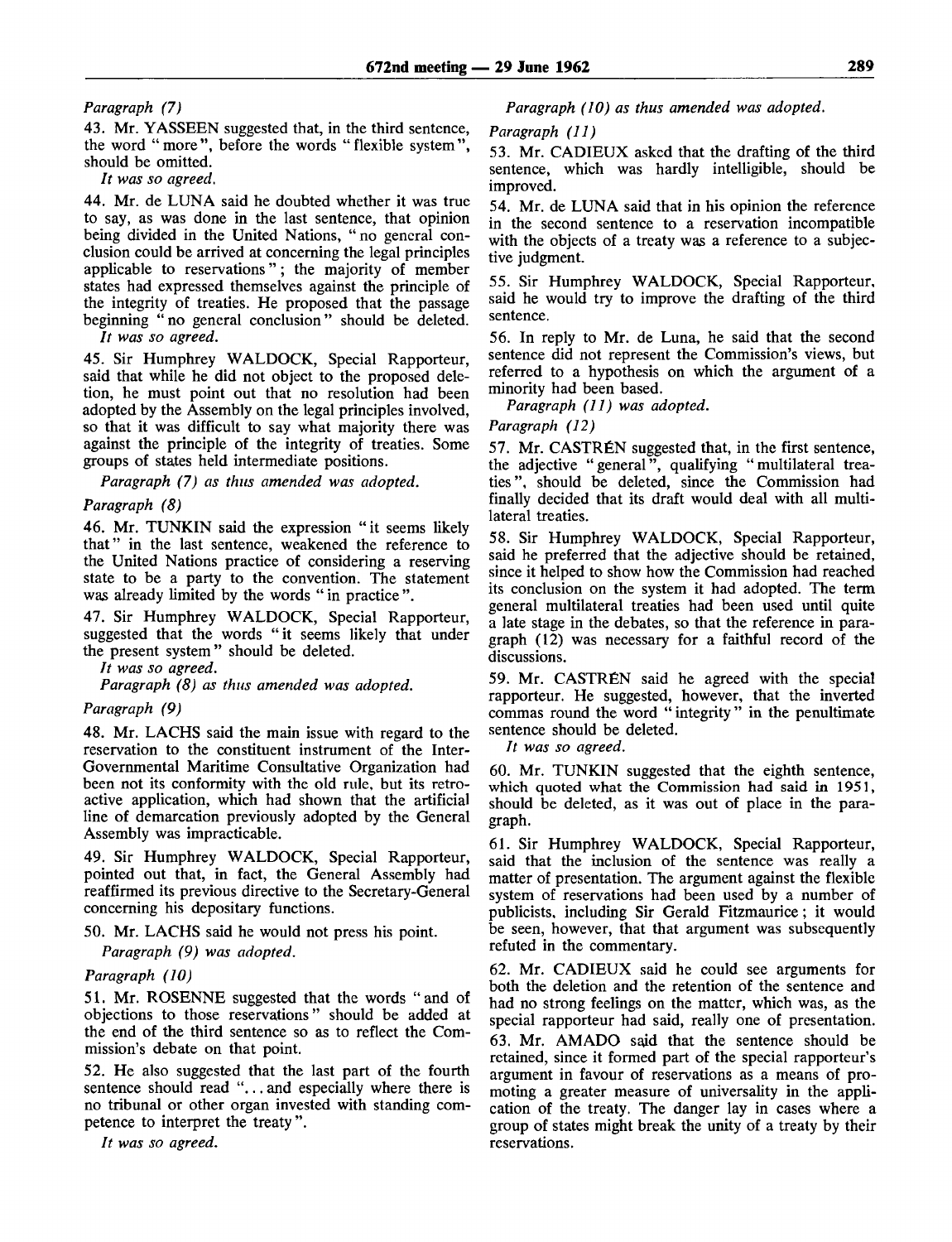64. From the historical point of view, moreover, it was useful to include the quotation from the Commission's 1951 report, which reflected the general surprise of jurists at the advisory opinion of the International Court of Justice on reservations to the Genocide Convention. In 1951, there had been extremely strong emotional feelings on the subject of the crime of genocide, and the Court's decision had caused indignation in certain circles; since then, however, the deep and mature wisdom of the Court in delivering an advisory opinion which promoted the universality of treaties had become more widely recognized.

65. Mr. TUNKIN said he would not press his point. *Paragraph (12) as thus amended was adopted.*

# *Paragraph (13)*

*Paragraph (13) was adopted without comment. Paragraph (14)*

66. Mr. TUNKIN said there was a discrepancy between the reference to "general multilateral treaties" in the first sentence, and the text of article 18 *bis.* Now that the article referred to multilateral treaties and treaties concluded by a restricted group of states, the word "general" in the first sentence of the commentary might be deleted.

67. Sir Humphrey WALDOCK, Special Rapporteur, pointed out that the history of the decision on the matter was given in the last two sentences of the paragraphs.

*Paragraph (14) was adopted.*

*Paragraph (15)*

*Paragraph (15) was adopted without comment.*

*Paragraph (16)*

68. Mr. ROSENNE asked whether the word "not" in the sixth sentence should not read " now ".

69. Sir Humphrey WALDOCK, Special Rapporteur, said that the sentence was correct as it stood; a statement of reservation made during the negotiation and recorded in the *proces-verbaux* had not been included in the list of ways of formulating reservations. The Commission's decision that reservations should be formulated in clear and specific terms represented an improvement over the existing practice. Perhaps a slight rewording of the sixth sentence would make the position clearer.

70. Mr. LACHS said he doubted whether there was any need to include the penultimate sentence, which read: " There is some authority for the opposite view ", since the Commission had taken a decision on the manner in which reservations should be formulated.

71. Sir Humphrey WALDOCK, Special Rapporteur, said that in drafting the sentence he had in mind the method followed in the Harvard Research draft. If, however, there was no necessity to refer to the opposite view, then the last sentence should also be deleted.

*It was so agreed.*

*Paragraph (16) as thus amended was adopted. Paragraphs (17) to (19)*

*Paragraphs (17) to (19) were adopted without comment.*

*Paragraph (20)*

72. Mr. ROSENNE suggested that the phrase " in the absence of compulsory jurisdiction", in the fourth sentence, should be brought into line with the broader wording which the Commission had accepted for the fourth sentence of paragraph (10).

*It was so agreed.*

*Paragraph (20) as thus amended was adopted.*

# *Paragraph (21)*

73. Mr. CASTREN said that the last clause in the second sentence did not accurately reflect the provision of paragraph 2 *(b)* of article 18 *bis,* since the word " insist" did not imply the automatic effect of the objection ; it should be amended to read "... unless the objecting state should express a contrary intention ".

*It was so agreed.*

74. Mr. LACHS said he thought the words "less illogical" hardly appropriate in the last sentence.

75. Sir Humphrey WALDOCK, Special Rapporteur, said he would redraft the sentence.

*Paragraph (21) as thus amended was adopted.*

# *Paragraph (22)*

76. Mr. ROSENNE suggested that the words "the commentary on" should be inserted before the words " these three articles " in the first sentence.

// *was so agreed.*

*Paragraph (22) as thus amended was adopted.*

*Paragraph (23)*

77. Mr. ROSENNE suggested that the words "commentary on these " should be inserted before the words " three articles " in the first sentence.

78. Mr. BARTOS observed that a number of the objections raised to the IMCO Convention had not been true reservations but declarations of the views of the states on the future policy of the organization, made at the time of accession or ratification, in the hope that articles 1 and 2 of the Convention would not be applied to the letter. Such declarations had been made by a number of countries, including Norway, Sweden and Yugoslavia, and that form of objection had been accepted in the interests of the universality of the Convention.

79. It therefore seemed dangerous to refer, in the second sentence, to India's " reservation " to the IMCO Convention, since the declarations, which had had the same intention as India's so-called reservation, had been accepted. In view of the character of the declarations made in connexion with that Convention and of the solution which had been reached, rather on a basis of expediency than of principle, it was better to use very moderate language when dealing with the subject in the commentary.

80. Sir Humphrey WALDOCK, Special Rapporteur, said that the so-called Indian reservation had been challenged by France and the Federal Republic of Germany. However, Mr. Bartos's point might be met by amending the wording to " an alleged \* reservation'".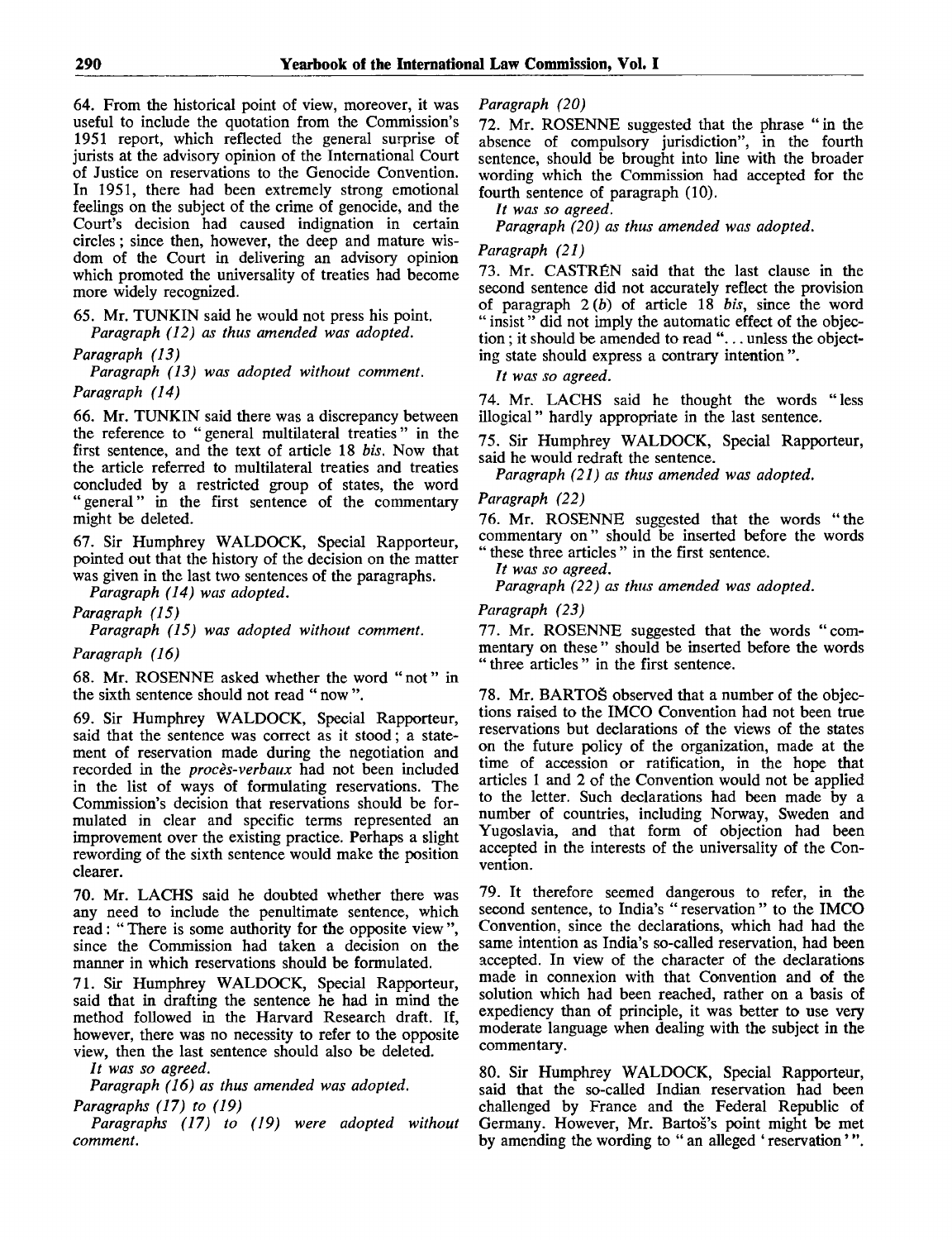81. Mr. BARTOS pointed out that, after the Indian "reservation" had been challenged, other countries which had also intended to formulate reservations had made declarations instead.

82. He agreed, however, with the special rapporteur's proposed amendment.

*It was so agreed.*

83. Mr. EL-ERIAN asked that a footnote should be appended to the second sentence indicating where the Secretary-General's report was to be found.

84. Mr. LIANG, Secretary to the Commission, asked whether the word "integrity" in the last line should not be followed by the word " rule ".

85. Sir Humphrey WALDOCK, Special Rapporteur, replied that he thought "integrity of the instrument" would be better.

*It was so agreed.*

*Paragraph (23) as thus amended was adopted.*

COMMENTARY ON ARTICLE *18 ter:* THE LEGAL EFFECT OF RESERVATIONS

*The commentary on article 18 ter was adopted without comment.*

#### COMMENTARY ON ARTICLE 19

86. Mr. de LUNA said the commentary should mention the fact that the Commission was aware of some authority against the principle, recognized in the article, of the admissibility of unilateral withdrawal of reservations. It should be stated that the Commission had taken the existence of that authority into account, but had considered that the advantages of the integrity of the treaty outweighed the disadvantages of unilateral withdrawal of reservations.

87. Sir Humphrey WALDOCK, Special Rapporteur, said he would add a passage along the lines suggested by Mr. de Luna.

*It was so agreed.*

88. Mr. LACHS said the words "derogation from the treaty " in the second sentence seemed rather too strong. 89. Sir Humphrey WALDOCK, Special Rapporteur, suggested that "modification of the treaty" might be more suitable.

*It was so agreed.*

*The commentary on article 19 as thus amended was adopted.*

COMMENTARY ON ARTICLE 4*bis:* NEGOTIATION AND DRAWING UP OF A TREATY

90. Mr. BARTOS said the word "hesitated", in the first sentence, was inappropriate; it would be better to say that opinion in the Commission was divided on the subject. Far from being hesitant, the views expressed had been very decided but sharply divided.

91. Mr. AGO suggested that the commentary should open with some such wording as " Although recognizing that the contents of the article were more descriptive than normative, the Commission decided to retain the article...".

*It was so agreed.*

*The commentary on article 4 bis as thus amended was adopted.*

92. Sir Humphrey WALDOCK, Special Rapporteur, said he thought that the substance of the article should be retained but that it might be amalgamated with article 5. He would make a proposal accordingly at the next session.

COMMENTARY ON ARTICLE 20 : ENTRY INTO FORCE OF TREATIES

*The commentary on article 20 was adopted without comment.*

COMMENTARY ON ARTICLE 21 : PROVISIONAL ENTRY INTO FORCE

*Paragraph (1)*

*Paragraph (1) was adopted without comment.*

*Paragraph (2)*

93. Mr. ROSENNE suggested that the words "or upon it becoming clear that the treaty is not going to be ratified or approved by the one or other party " should be added at the end of the first sentence. The word "but" at the beginning of the next sentence should be omitted.

*It was so agreed.*

*Paragraph (2) as thus amended was adopted.*

COMMENTARY ON ARTICLE 22: THE REGISTRATION AND PUBLICATION OF TREATIES

*Paragraph (1)*

*Paragraph (1) was adopted without comment.*

*Paragraph (2)*

94. Mr. ROSENNE observed that the words: " In the practice of the Secretariat" at the beginning of the third sentence should be replaced by " In the regulations for the registration of treaties".

*Paragraph (2) as thus amended was adopted.*

*Paragraph (3)*

95. Sir Humphrey WALDOCK, Special Rapporteur, said he had suggested that the General Assembly's regulations should be attached as an annex to the Commission's report because it was inconvenient to have to look for them in the original General Assembly resolutions.<sup>2</sup>

96. Mr. LIANG, Secretary to the Commission, said that while he agreed with the special rapporteur, he was obliged to draw attention to General Assembly resolution 1272 (XIII) on control and limitation of documentation. One of the rules laid down in that resolution was that the contents of existing documents should not be reproduced in other United Nations publications.

97. Sir Humphrey WALDOCK, Special Rapporteur, supported by Mr. CAD1EUX, said that in that case the Commission should express a wish to have the regulations annexed to its report, for easier consultation.

*It was so agreed. Paragraph (3) was adopted.*

*2* The full text of the regulations will be found in *United Nations Treaty Series,* Vol. 76, p. XXII.